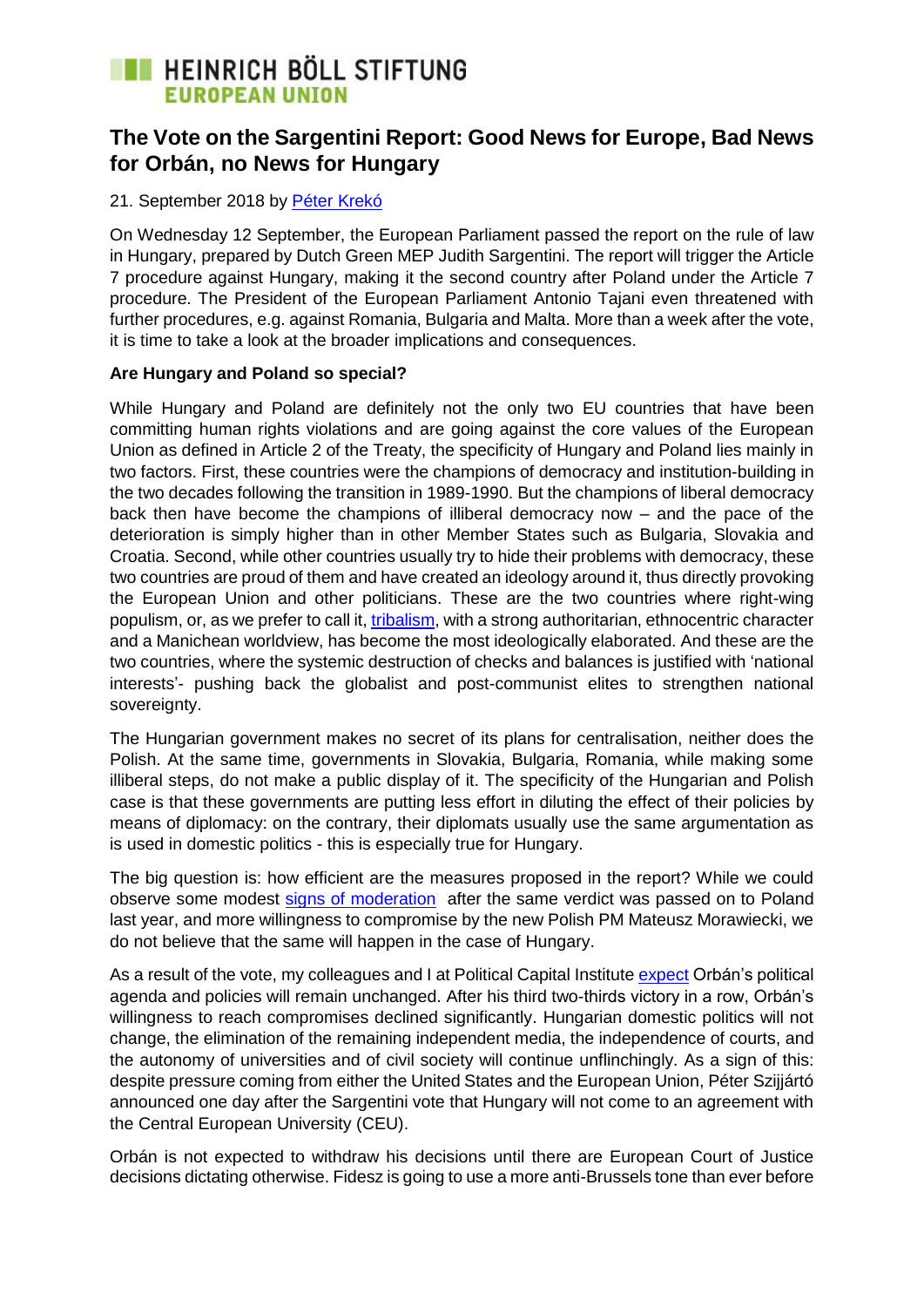## **THE HEINRICH BÖLL STIFTUNG EUROPEAN UNION**

in the upcoming EP election campaign, and will continue his threats against George Soros and his 'agents'. Fidesz's campaign messages will revolve around migration both domestically and on the European level, claiming that everybody who disagrees with Viktor Orbán and criticises his increasingly authoritarian and nepotistic political system – even if it is completely unrelated to migration – is 'pro-immigration' and commits treason. Migration is not important for Viktor Orbán as such neither is it relevant in order to maintain his popularity domestically, but because it allows him to gain more supporters in Europe and weaken, stop and reverse the integration process by blocking decisions and exploit divisions within the EU. The government has just [started](https://444.hu/2018/09/18/el-akarjak-hallgattatni-magyarorszagot4) a similar public campaign against the Sargentini report and Judith Sargentini herself as against the 'Soros plan' and George Soros himself. And he will only turn up the volume when campaigning against those actors (NGO-s, opposition, governmental-critical media) that he sees as public enemies. As we [wrote](https://www.journalofdemocracy.org/authoreditor/p%C3%A9ter-krek%C3%B3-and-zsolt-enyedi) with Zsolt Enyedi: 'Orbán and other past and present leaders like him in the region are party chiefs (and often party founders) who feel at home with democratic electoral contests. The others include Macedonia's Nikola Gruevski, Montenegro's Milo Đukanović, Poland's Jaroslaw Kaczyński, Slovakia's Robert Fico and Slovenia's Janez Janša.' Orbán is a political animal who loves campaigning, and he just happily exploits the opportunity to mobilise his voter base against his current enemies.

#### **Which parties are supportive of Orbán?**

The vote was an important moment of truth in the sense that it revealed who is with Orbán and who is not. It finally became crystal clear that Orbán's main European constituency are the populist and far-right players, not the mainstream. It was clear already in the debate preceding the vote in the EP that Viktor Orbán's main supporters are anti-EU and Eurosceptic parties, most of which are far-right forces promoting anti-EU and pro-Putin policies. Some of them, as the French Front National and UKIP, even invited Viktor Orbán as an ally in case Fidesz left the EPP. The real supporters of Viktor Orbán sit in the Eurosceptic ECR, the anti-EU EFDD (except the Five Star Movement) and the far-right ENF (see the figure below).



Support for resolutions on Hungary broken down by EP groups (share of votes in favour of the resolution within all votes, including abstentions, in per cent. Source of data: 2017, 2018)

It seems highly likely that – even though these groups will be reshuffled because of Brexit, which could even counterbalance the populist upsurge – Viktor Orbán's political future lies with one of the successors of these formations due to the fact that the he is drifting further and further away from the EPP. At the same time, this would considerably deteriorate his political influence and it is almost impossible to imagine that a far-right, anti-EU, Eurosceptic party family can be united and compete with the EPP in the long-term. Although the European populist right is cooperating with increasing efficiency, it remains heterogeneous, and there are serious policy differences between them even on migration - see, for example, the widely different situation and interests of Italy and Hungary in the quota issue, and the conflicts between the Italian and Austrian governments. A piece of irony: the only major coalition party in the Eurosceptic group, the Five Star Movement, voted against Orbán as well (last year they abstained), unlike the Lega, which is the main supporter of Orbán.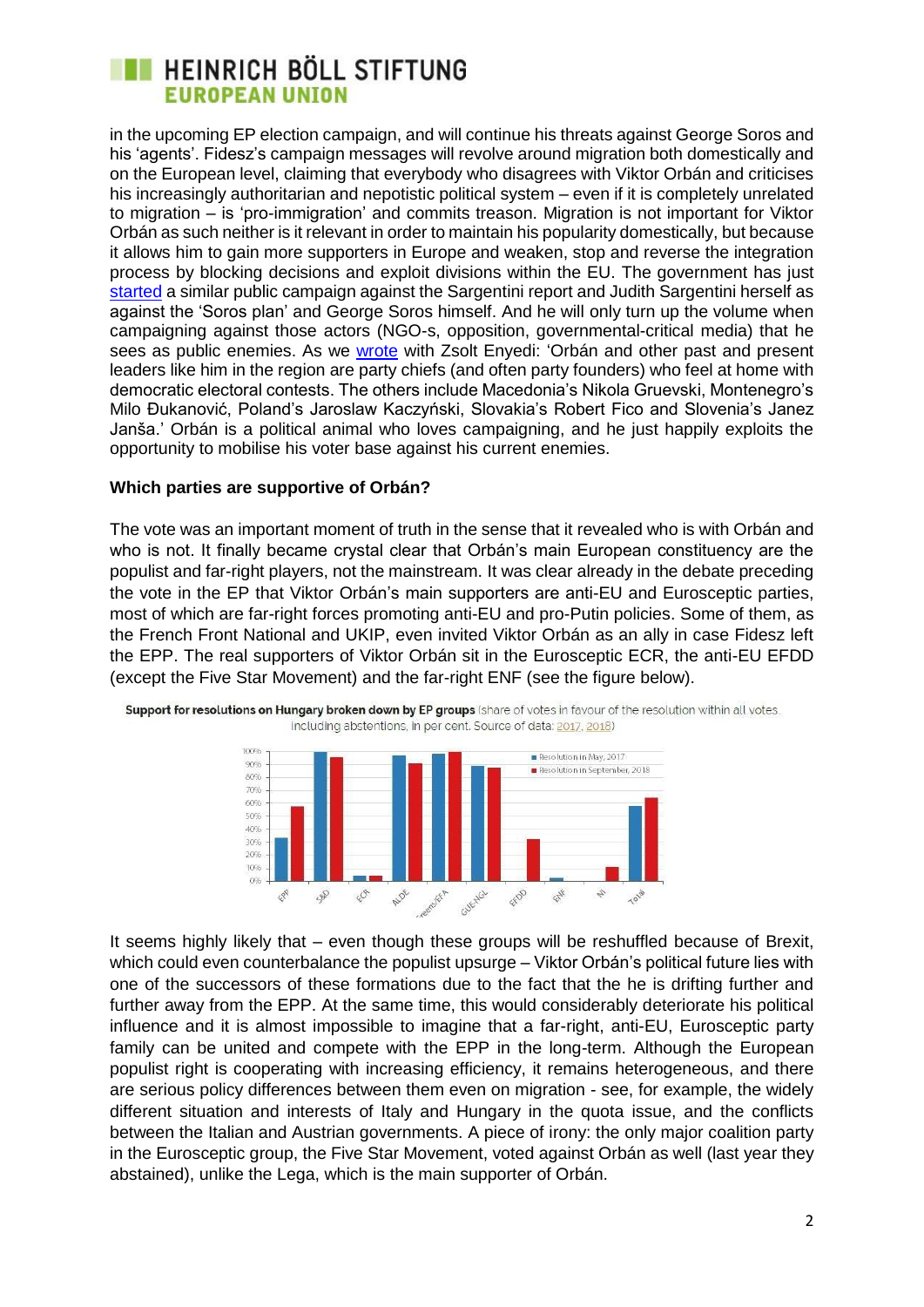## **EXECUTE HEINRICH BÖLL STIFTUNG EUROPEAN UNION**

The Sargentini vote indicates the beginning of the end of Fidesz's career within the EPP. We should expect a gradual rather than an immediate break-up. Voting behaviour indicates a clear shift from the vote last May, when the relative majority of EPP members still supported Orbán. Now, 58% of EPP members voted in favour of the Sargentini-report, 29% voted against and 14% of the group abstained. In last year's vote on the state of the rule of law in Hungary these proportions were: 34%, 47% and 20%, respectively. Orbán lost some of his important former supporters and allies. Most importantly, Austrian Chancellor Sebastian Kurz decided to support the resolution (ÖVP abstained on the previous vote last May), and so did influential leaders within the EPP from Germany and France, such as Manfred Weber, Joseph Daul and Daniel Caspary. Manfred Weber, when detailing his position on the rule of law debate, tried to diminish the importance of the Article 7 procedure by picturing it as a 'dialogue', thus creating some room for a future solution.

The vote also revealed that left-right division still matters in the European Union, not just the 'populist-mainstream' divide. The more right we go on the political spectrum, the higher the rejection of the Sargentini report was. While left-wing and liberal groups (GUE, Greens, S&D, ALDE) supported the resolution with over 80 percent, the most right wing group, Le Pen's ENF, rejected it with 100%.

#### **East vs. west – still a valid division?**

If we break down the results of the vote according to countries, we can see that the east-west division (or new members - old members division) is still important. Most of the countries where MEPs mainly voted against the resolution (except for the UK) were new Member States: Slovakia, Bulgaria, Slovenia, Poland for example, but even Romania, a country with a historically tense relationship with Hungary.

This can be explained with two main reasons: first, a different understanding of democracy, differing democratic traditions and a different past within the European Union create a Central Eastern European solidarity. Second, so does the fear of a new Article 7 procedure against other countries. Slovakia and Romania, for example, together with Malta, were explicitly [mentioned](https://www.radio24.ilsole24ore.com/programma/24mattino-morgana-e-merlino/trasmissione-settembre-2018-090216-gSLAUEkDnC?refresh_ce=1) by Antonio Tajani as next possible targets of an Article 7 vote. Bulgaria also frequently [comes](https://euobserver.com/opinion/142795) up in such discussions. The rule of law issue therefore, can be an increasingly divisive issue between eastern and western Member States (see the figure below).